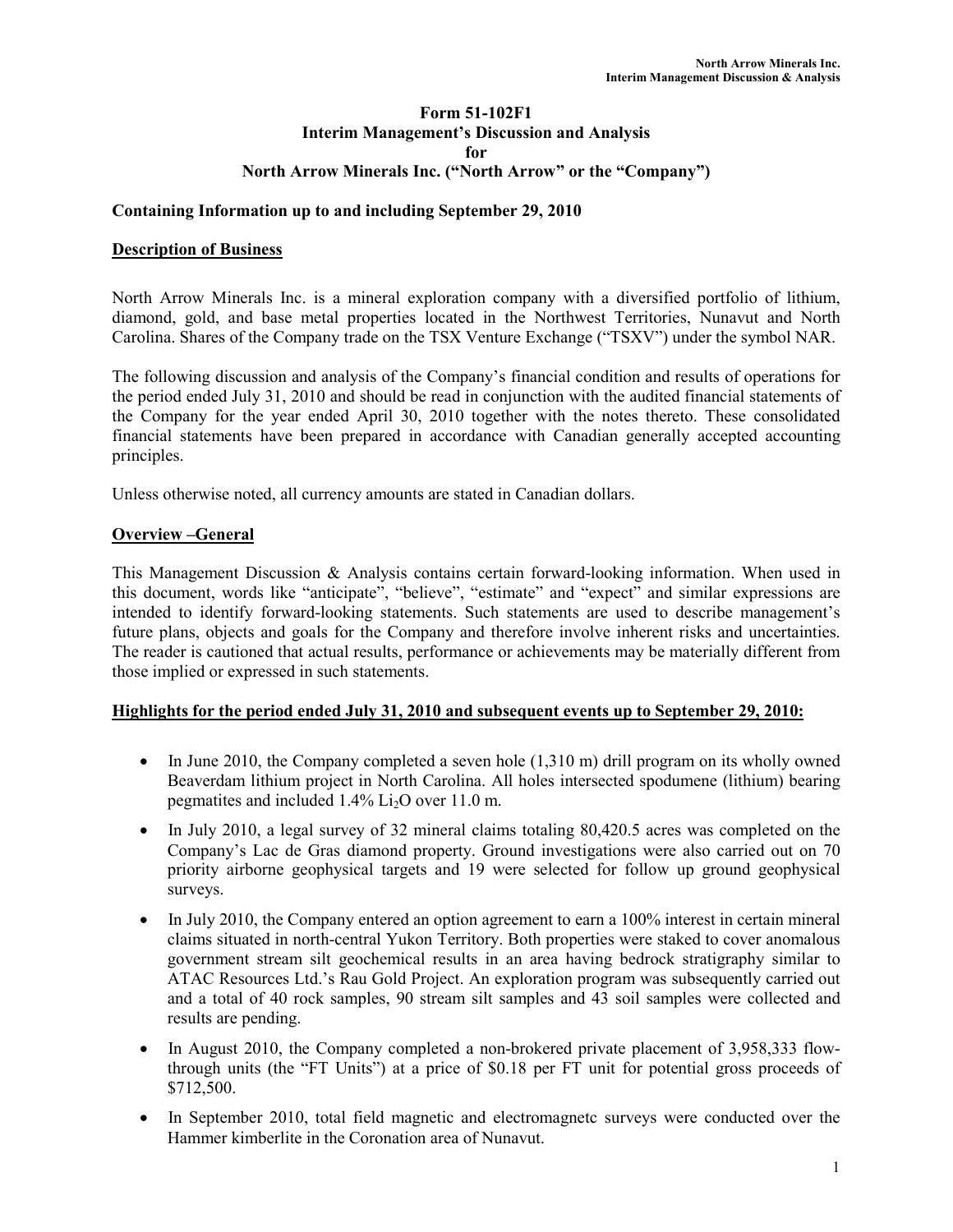• In September 2010, the Company received a land use permit for its Lac de Gras diamond project and a program of airborne anomaly checking and ground geophysical surveys began.

A summary of the exploration activities for the Company follows. These summaries include some discussion of management's future exploration plans. The reader is cautioned that actual results, performance or achievements may be materially different from those implied or expressed in these statements. The Company's exploration programs are subject to change from time to time, based on the analysis of results and changing priorities and exploration targets.

# Exploration Update

#### Summary of Exploration Expense for the period ended July 31, 2010:

|                                                 | April 30, 2010  |             | Expended<br>During<br>The Period | Write-off of<br>Costs and<br>Recoveries | <b>July 31, 2010</b> |
|-------------------------------------------------|-----------------|-------------|----------------------------------|-----------------------------------------|----------------------|
| Gold and Base Metal Properties, NWT and Nunavut |                 |             |                                  |                                         |                      |
| <b>Exploration</b> costs                        | \$<br>31,523    | $\mathbf S$ | 577                              | \$<br>(577)                             | \$<br>31,523         |
| Acquisition costs                               | 352,982         |             | 22,466                           | (267)                                   | 375,181              |
| Geological and assays                           | 1,449           |             |                                  |                                         | 1,449                |
| Office and salaries                             | 20,948          |             | 5,483                            | (4, 717)                                | 21,714               |
|                                                 | 406,902         |             | 28,526                           | (5, 561)                                | 429,867              |
| Lithium Properties, NWT and Nunavut             |                 |             |                                  |                                         |                      |
| <b>Exploration</b> costs                        | 702,769         |             |                                  |                                         | 702,769              |
| Acquisition costs                               | 71,888          |             |                                  |                                         | 71,888               |
| Geological and assays                           | 18,909          |             | 104                              |                                         | 19,013               |
| Office and salaries                             | 62,402          |             | 866                              |                                         | 63,268               |
|                                                 | 855,968         |             | 970                              |                                         | 856,938              |
| Lithium Properties, USA                         |                 |             |                                  |                                         |                      |
| <b>Exploration</b> costs                        | 336,900         |             | 138,926                          |                                         | 475,826              |
| Acquisition costs                               | 212,505         |             | 12,764                           |                                         | 225,269              |
| Geological and assays                           | 13,015          |             | 12,508                           |                                         | 25,523               |
| Office and salaries                             | 94,223          |             | 22,811                           |                                         | 117,034              |
|                                                 | 656,643         |             | 187,009                          |                                         | 843,652              |
| Diamond Properties, NWT and Nunavut             |                 |             |                                  |                                         |                      |
| <b>Exploration</b> costs                        | 39,238          |             | 17,692                           |                                         | 56,930               |
| Acquisition costs                               | 14,326          |             | 68,074                           |                                         | 82,400               |
| Geological and assays                           | 146,928         |             |                                  |                                         | 146,928              |
| Office and salaries                             | 87,646          |             | 14,743                           |                                         | 102,389              |
|                                                 | 288,138         |             | 100,509                          |                                         | 388,647              |
| <b>TOTAL</b>                                    | \$<br>2,207,651 | \$          | 317,014                          | \$<br>(5, 561)                          | \$<br>2,519,104      |

Unless otherwise stated below, the Company's exploration activities are conducted under the supervision of Gordon Clarke, P.Geol. (NT&NU) Vice-President, Exploration of the Company. Mr. Clarke is considered to be a qualified person within the meaning of NI 43-101.

### Lithium Projects – Overview

The Company is currently exploring for lithium in the Tin-Spodumene belt of North Carolina (Beaverdam project), as well as the Phoenix and Torp projects in the Northwest Territories and Nunavut, respectively.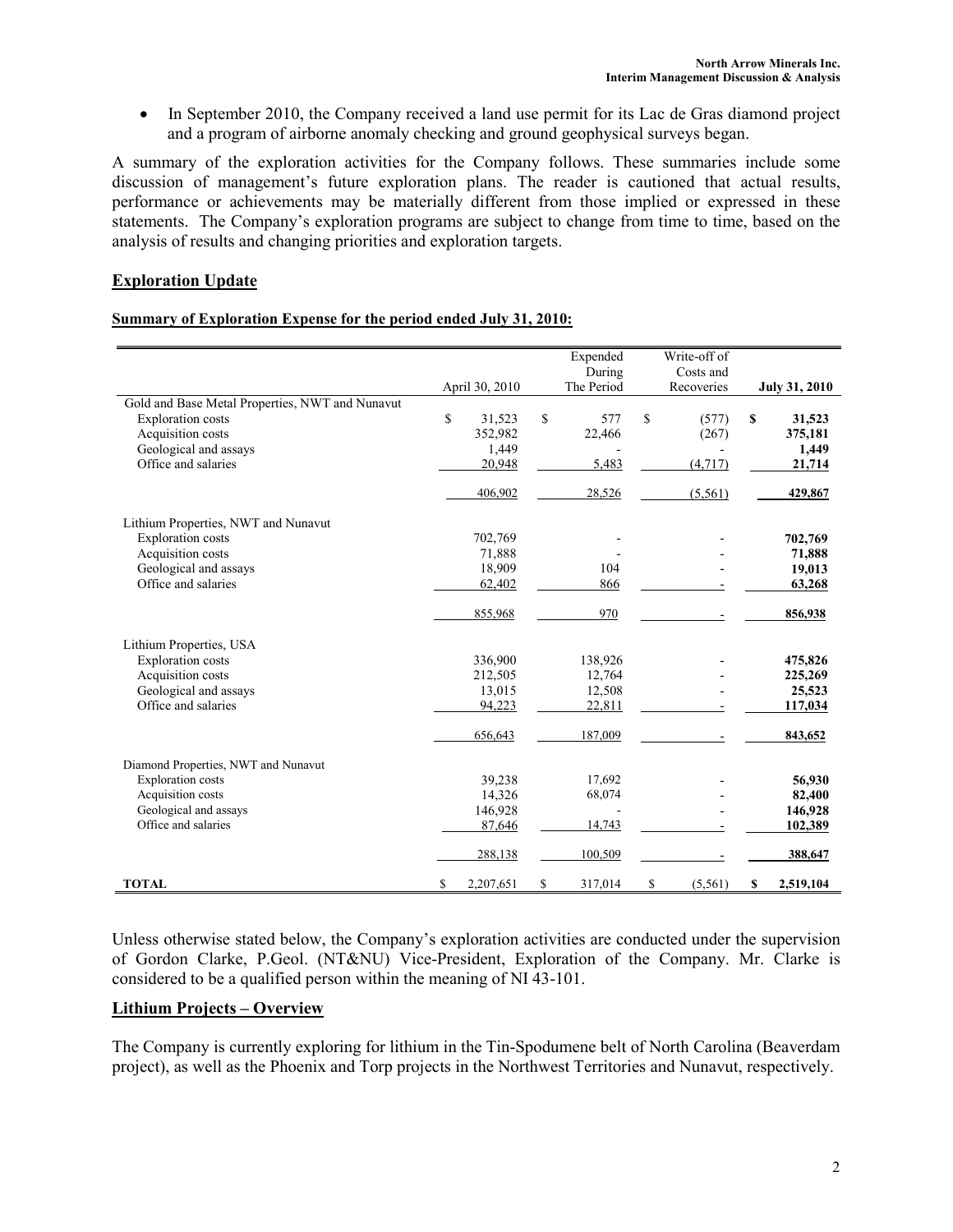## Beaverdam Lithium Project – North Carolina

In 2009, the Company initiated a lithium exploration program in the Tin-Spodumene belt of North Carolina. This area is historically the world's largest lithium producing region and hosts the past producing Kings Mountain and Bessemer City lithium mines. The respective owners of these mines, Chemetall Foote Corporation and FMC Lithium Inc., continue to maintain and operate lithium processing and research and development facilities in the area. These facilities include FMC Lithium's Center for Lithium Energy and Advanced Research (CLEAR), which is at the forefront of American development of rechargeable lithium ion batteries for electric vehicles and is located just 11 km from the Beaverdam project, where the Company has concluded seven option agreements with private land owners, allowing the Company to evaluate the lithium potential of approximately 420 contiguous acres.

During the period ending July 31, 2010, the Company completed a seven hole (1,310 m) drill program. Drill holes 10-BD-13 through 10-BD-15 were drilled along a 500 m strike length of the eastern pegmatite trend. All holes were drilled at an angle of -45 degrees and each encountered between 4 and 6 mineralized pegmatites exceeding 2 m in width with highlight intervals including 1.14% Li2O over 9.95 m starting at  $116.9$  m in 10-BD-13 and 1.09% Li<sub>2</sub>O over 11.3 m starting at 193.25 m in 10-BD-14.

Drill holes 10-BD-16 through 10-BD-18 tested the central pegmatite trend along the same east-west section. Each hole was drilled at an angle of -45 degrees and encountered between six and eight pegmatite dykes exceeding 2 metres in width. Highlight intervals include 10-BD-17 which encountered 1.43% Li<sub>2</sub>O over 10.97 m starting at 63.1 m, including 2.74% Li2O over 1.9 m starting at 72.1 m.

The final hole of the program (10-BD-19) tested a well exposed pegmatite in the central part of the property but failed to hit the target at depth. It is possible the pegmatite mapped at surface is faulted off or dipping in the opposite direction. Further drilling is required.

The current drilling program has confirmed the presence of numerous spodumene pegmatites within the Beaverdam property. Additional drilling is required to define the along strike and down dip continuity of the pegmatite trends identified within the property. Drilling results returned to date continue to highlight the project's potential for discovery of an American domestic lithium source.

### Phoenix Lithium Project – Northwest Territories

The Company's Phoenix project is located in the Aylmer Lake area of the Northwest Territories, approximately 60 km east of existing winter road infrastructure that services the Ekati and Diavik diamond mines. The Company has identified nine localities where spodumene-bearing pegmatite dikes are located within the 23,000 acre project area. The two most important localities are the large Big Bird and Curlew pegmatites. The Big Bird pegmatite has been mapped over a 1,200 m strike length with observable widths up to 80 m. Channel sampling has returned assays of up to 3.13 % Li<sub>2</sub>O over 1.60 m and drilling returned assays of up to  $1.24\%$  Li<sub>2</sub>O over 34.3 m. The Curlew pegmatite has been mapped over a 400 m strike length with observable widths to 20 m. Surface grab samples have returned grades of up to 3.62% Li<sub>2</sub>O and drilling returned 1.72% Li<sub>2</sub>O over 14.87 m.

The significant surface assays and the grades and widths returned from a limited exploration work completed to date illustrate the potential for the Phoenix project area to host a number of large lithium rich pegmatites.

Exploration work on the Phoenix Project is carried out under the authority of a land use permit granted in July 2009 by the Mackenzie Valley Land and Water Board. In August 2009, the Company, along with the Attorney General of Canada, received notification that it had been named as a Respondent with respect to a Notice of Application to the Federal Court of Canada. The Applicants to the Notice, including the Yellowknives Dene First Nation and Lutsel K'e Dene First Nation, seek, among other things, the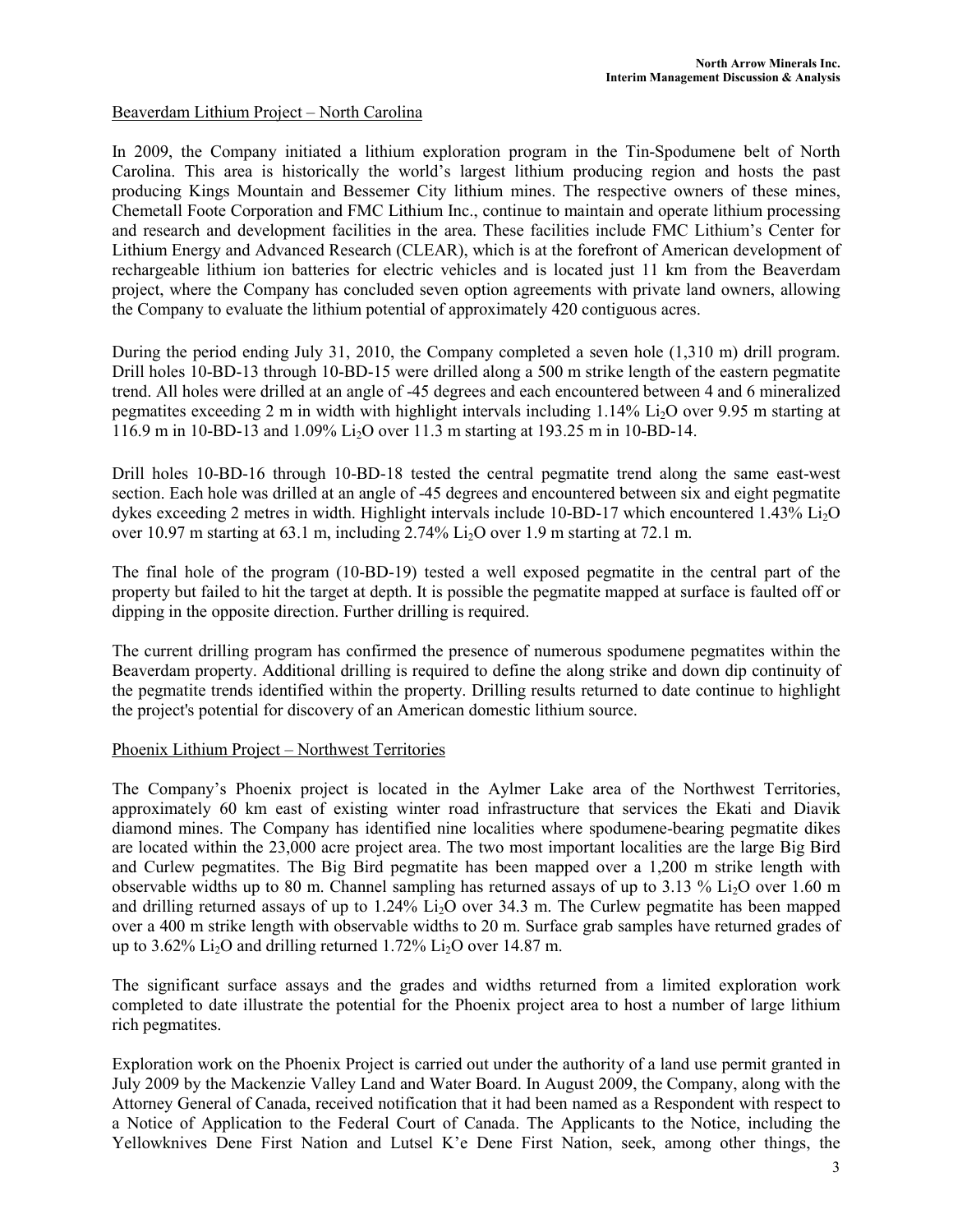cancellation of the July 2009 land use permit and orders directing both the Canadian Government and the Company to consult with and accommodate the Applicants in respect of their rights, including their known and asserted Aboriginal and Treaty rights. The Company filed a Notice of Appearance with the Federal Court, however the Company is not an active participant in the proceedings as it believes the matter to be resolved is between the First Nation Applicants and the Federal Government. The hearing for the case took place in Yellowknife Northwest Territories on June  $24<sup>th</sup>$  and  $25<sup>th</sup>$  2010. Judgment is pending.

## Torp Lake Lithium Project – Nunavut

The Torp Lake project is located in Nunavut, 30 km southwest of tidewater on the Arctic coast and 245 km east southeast of the Hamlet of Kugluktuk. The project consists of two claims totaling 4,958.4 acres that contain the McAvoy lithium rich pegmatite.

Two rock sawn channel samples were collected in the fall of 2009 to test high concentrations of spodumene that are observable within the McAvoy pegmatite over a 110 m interval and widths of 10 to 15 m. The samples located 78 m apart returned 6.0 m grading  $4.5\%$  Li<sub>2</sub>O and 7.0 m grading  $3.3\%$  L<sub>i2</sub>O. These very high assay results were also associated with low iron values indicating the potential of the McAvoy pegmatite as a source of a high quality technical grade spodumene product. The Company is having samples of the pegmatite evaluated to determine the quality of the spodumene. Pending results of this evaluation further exploration of the property may be warranted and would include testing the down dip and additional along strike potential of the McAvoy pegmatite using ground geophysical surveys and drilling.

# Diamond, Gold, and Base Metal Projects

## Lac de Gras Project – Northwest Territories

The Lac de Gras project is located within the prolific Lac de Gras diamondiferous kimberlite field in Canada's Northwest Territories. The property directly adjoins the mineral leases that host the Diavik diamond mine, located 10 km to the north. The Ekati diamond mine is located within 40 km to the northwest. The kimberlites of the Diavik and Ekati diamond mines are among the richest diamond deposits in the world.

In early 2010, Dr. Chris Jennings carried out a comprehensive review of detailed airborne geophysical coverage for the project area using a proprietary geophysical technique. This same processing technique has been used on geophysical data collected outside of, but proximal to, the Lac de Gras property and in 2008 resulted in the discovery of diamondiferous kimberlites. From his review, Dr. Jennings selected over 70 priority targets and in February 2010 entered into an agreement to jointly explore the project area with the Company. Under the terms of the agreement, Dr. Jennings can earn a 50% interest in the Lac de Gras diamond property by paying the full legal survey costs required to convert selected existing mineral claims to mining leases, paying the first year's rental fees for the mining leases, conducting a review of existing geophysical magnetic data, and subscribing to a \$500,400 private placement in the Company. The Company will be responsible for funding the first \$1,000,800 in exploration expenditures on the property, subsequent to which exploration of the Lac de Gras property will be carried out based upon a 50/50 joint venture.

A legal survey of 32 claims totaling 80,420.5 acres was completed in July 2010. At the same time ground checks of 79 priority kimberlite airborne geophysical targets selected by Dr. Chris Jennings were carried out and 19 were selected for follow up ground geophysical surveys. In September 2010, a land use permit was received from the Mackenzie Valley Land and Water Board allowing for drilling on the property. Ground geophysical surveys, including magnetic and electromagnetic surveys, are presently being conducted on the 19 selected priority targets. Due to the late issuance of the land use permit, drilling has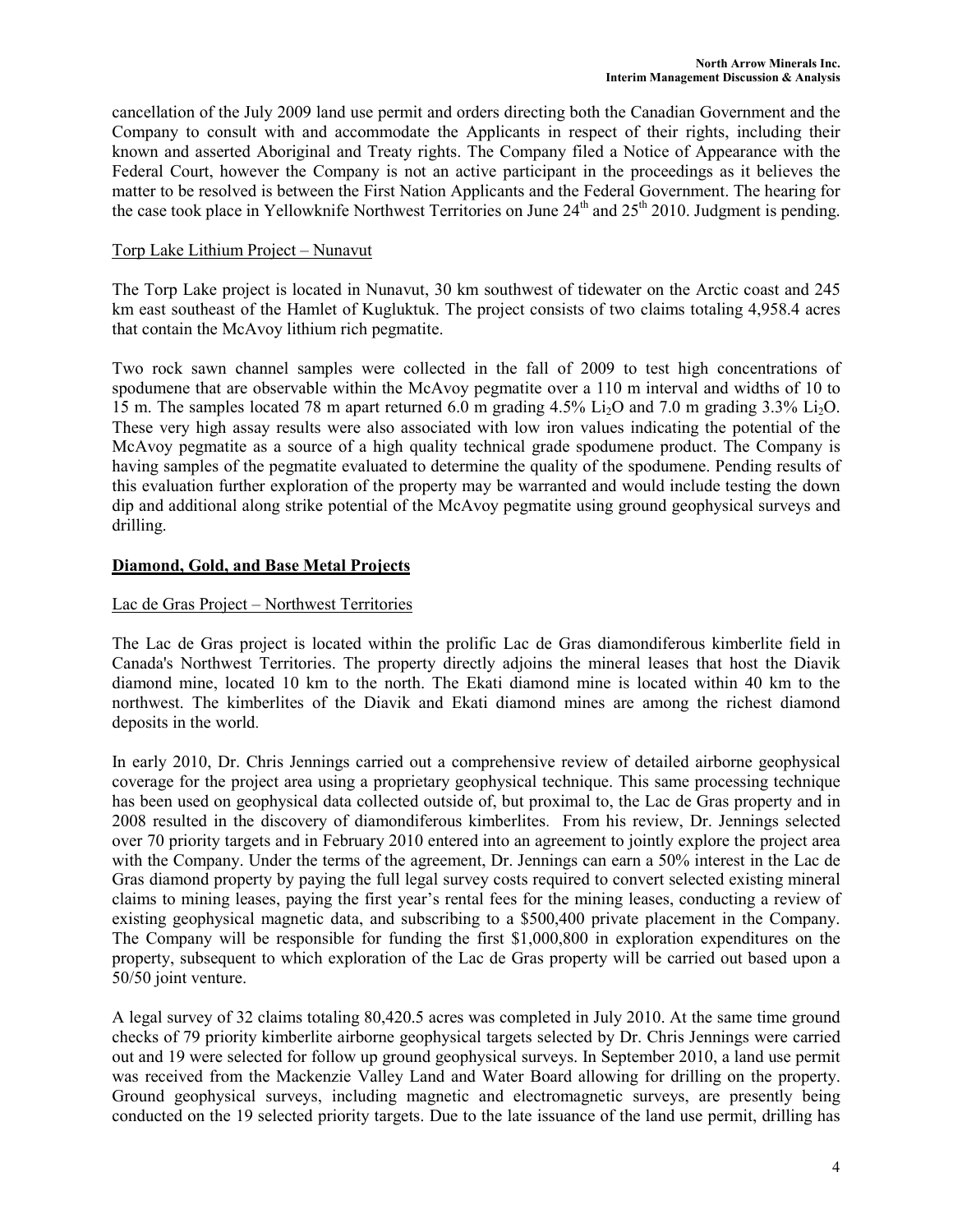been rescheduled to spring 2011 to allow collection of ground geophysical information and to take advantage of logistical cost savings available through the use of the nearby Diavik winter road.

## Cal and Dotty Project – Yukon Territory

During the period ending July 31, 2010, the Company acquired an option to earn a 100% interest in the Cal and Dotty gold properties, located approximately 50 km northwest of Keno City, Yukon. The target deposit type is carbonate hosted gold mineralization similar to the newly discovered Rau (Tiger Zone) deposit of ATAC Resources Ltd., located only 70 km to the east. The Cal and Dotty claim blocks were staked to cover anomalous results from government regional stream silt samples. On the Cal claims two samples are anomalous for gold and pathfinder elements. One of the samples contains 42 ppb Au and 310 ppb Mo, 21 ppm Pb and 5 ppm W. The other contains 37 ppb Au and 21 ppm As. In the Dotty claim area a sample returned a highly anomalous gold result of 210 ppb Au, as well as 331 ppm As, 1120 ppm Mo, 1230 ppm Ni, 3.4 ppm Sb, and 140 ppm W.

In early August 2010, an initial exploration program of silt sampling, prospecting and contour soil was carried out. During the program a total of 40 rock samples, 90 stream silt samples and 43 soil samples were collected and the results are pending.

The Cal (1,446 acres) and Dotty (620 acres) mineral claims were optioned from Cathro Resources Corp. (50%) and Cazador Resources Ltd. (50%), both private companies. Under the terms of the agreement the Company can earn a 100% interest in the property by funding a minimum \$35,000 initial exploration program and by making cumulative payments totaling \$150,000 and by issuing cumulative share payments totaling 750,000 shares over a period of four years. Upon completion of the option the vendors will retain a 2.0% net smelter return royalty of which 1% can be purchased at any time for \$1,000,000. Advance royalty payments of \$25,000 per year will be payable upon exercise of the option until such time as the regular royalty payments begin or the property is returned in good standing. Advance royalty payments can be credited against future royalty payments.

### Hammer Project- Nunavut

The Hammer project is located in the Coronation diamond district of Nunavut and is a joint venture between Stornoway (75%) and the Company (25%). In July 2009, Stornoway Diamond Corporation ("Stornoway") notified the Company that a new kimberlite had been discovered on the Hammer property. Kimberlite bedrock was found within a prominent topographic low feature that is 225m long, between 15 and 100m wide, and has a surface expression of approximately 1 hectare.. A diamond (+0.106mm) was recovered from a small sample (6.6 kg) of the discovered kimberlite bedrock.

In September 2010, ground geophysical surveys were conducted over the Hammer kimberlite. A total of 7.6 line-km of total field magnetics and 2.2 line-km of Horizontal Loop Electromagnetics (HLEM) were completed. A magnetic anomaly was detected at the center of the work area, coinciding with the observable topographic low. The magnetic anomaly is  $\sim$ 530nT above background and is roughly 185 m in the NW-SE direction by 65 m in the NE-SW direction. A coincident moderate response conductor was detected with the HLEM survey. The HLEM conductive response outlines an area that matches the dimensions of the magnetic anomaly. A drilling program is planned for summer 2011.

# Other Exploration Properties

The Company maintains an interest in a number of additional, non-material exploration properties. The Company continues to review the available exploration data associated with these properties in an effort to evaluate ways to further advance these properties. Included in these properties are the Hope Bay Gold property in Nunavut, and the Anialik and Rush Lake base metal properties in Nunavut.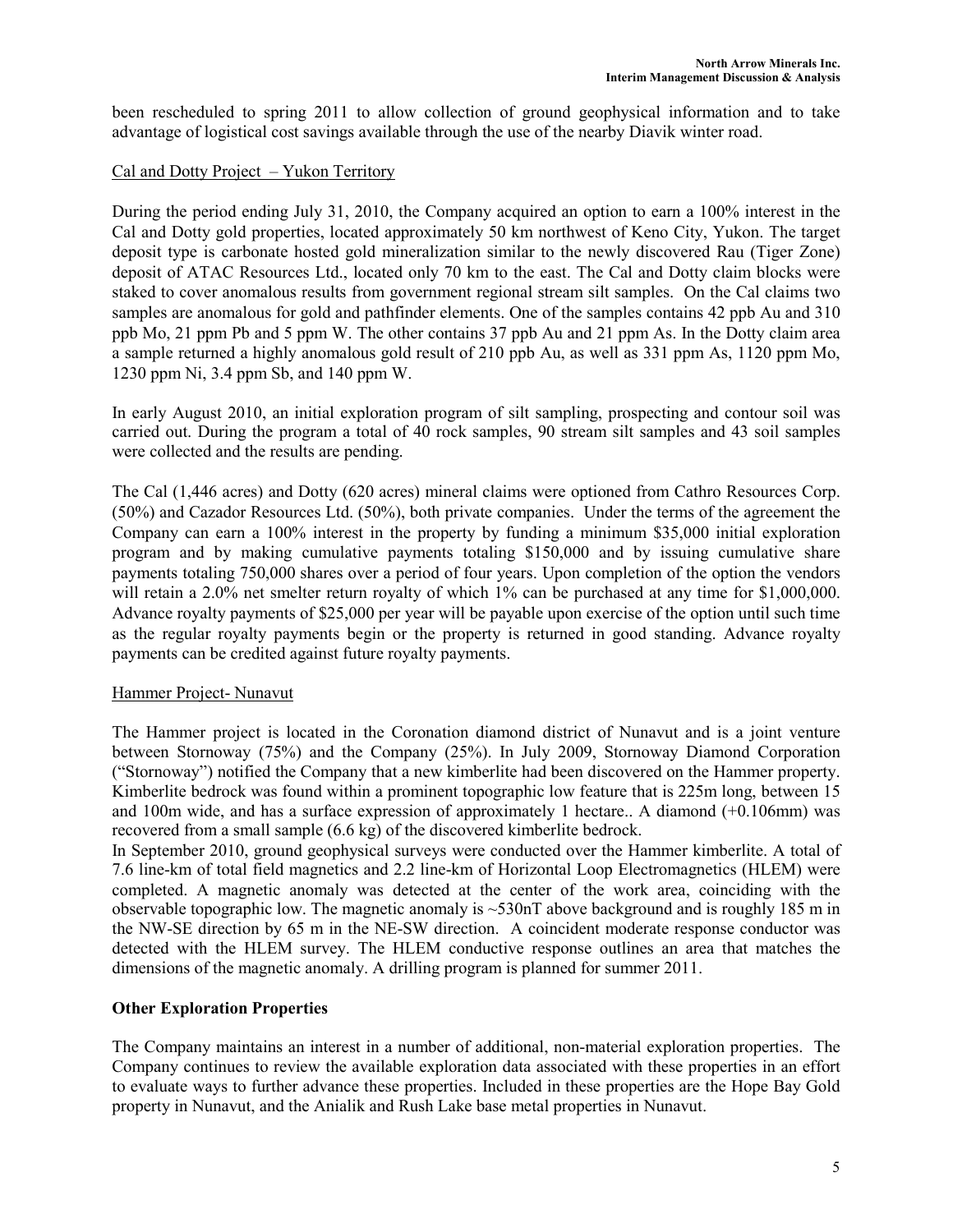# Results of Operations

The Company's principal business activity is the acquisition and exploration of mineral properties. The Company currently has mineral property interests in the Northwest Territories and Nunavut, Canada and North Carolina, USA.

During the period ended July 31, 2010 (the "Current Period"), the Company recorded a loss of \$180,094 (\$0.00 loss per share) as compared to a loss of \$132,210 (\$0.00 loss per share) for the period ended July 31, 2009 (the "Comparative Period"). The main reason for this difference is a \$41,149 increase the Company's administrative expenses (Current Period - \$173,359; Comparative Period - \$132,210).

The Company's administrative expenses of \$173,359 increased from \$132,210 in the Comparative Period. Stock-based compensation (Current Period - \$40,770; Comparative Period - \$19,564), and advertising, promotion and travel (Current Period - \$35,597; Comparative Period - \$26,599) had the largest impact on this increase, followed by increases in salaries and benefits (Current Period - \$49,117; Comparative Period - \$39,852), office, miscellaneous and rent expense (Current Period - \$22,086; Comparative Period - \$18,516) and regulatory and filing fees (Current Period - \$4,376; Comparative Period - \$2,023). Professional fees (Current Period - \$21,243; Comparative Period - \$25,413) and amortization expense (Current Period - \$170; Comparative Period - \$243) both decreased during the Current Period. In general, administrative expenses have increased as the Company's corporate activity levels have increased. Advertising, promotion and travel includes monthly fees of US \$4,000 for the Windward Agency and monthly fees of \$6,500 for Pierre Anglos, both related to investor relations activities. Salaries and benefits are higher as compared to the Comparative Period due to more corporate time required to manage the Company's affairs.

Assets increased from \$3,363,074 at April 30, 2010 year-end to \$3,807,835 at July 31, 2010 with capitalized resource property costs increasing from \$2,207,651 at April 30, 2010 year-end to \$2,519,104 at July 31, 2010. The Company's cash decreased from \$1,126,124 at April 30, 2010 year-end to \$887,107 at July 31, 2010. Total current liabilities increased from \$191,837 at April 30, 2010 year-end to \$553,322 at July 31, 2010 and consist primarily of exploration related payables and amounts due to related parties (July 31, 2010 - \$49,467; April 30, 2010 - \$76,610). There was an increase in share capital from \$8,755,602 at April 30, 2010 year-end to \$9,004,501 at July 31, 2010 due primarily to the exercise of 604,500 warrants for gross proceeds of \$108,150 and the receipt of subscriptions totaling \$116,100 for a private placement which closed in August 2010.

# Summary of Quarterly Results

Unless otherwise noted, all currency amounts are stated in Canadian dollars

The following table sets out selected unaudited quarterly financial information North Arrow Minerals Inc. and is derived from the Company's unaudited quarterly consolidated financial statements prepared by management. The Company's interim consolidated financial statements are prepared in accordance with Canadian generally accepted accounting principles and are expressed in Canadian dollars.

|                  |        |          | Income |                     | <b>Basic Earnings</b> |                           | <b>Fully Diluted</b> |                     |  |                             |
|------------------|--------|----------|--------|---------------------|-----------------------|---------------------------|----------------------|---------------------|--|-----------------------------|
|                  |        |          |        | or $(Loss)$ from    |                       | (Loss) per share $^{(1)}$ |                      | Earnings (Loss) per |  |                             |
|                  |        |          |        | Continued Operation |                       | from Continued            |                      |                     |  | share <sup>(1)</sup> - from |
|                  |        |          |        | and Net Income      |                       | Operation and Net         |                      | Continued Operation |  |                             |
|                  |        | Revenues | (Loss) |                     | Income (Loss)         |                           | and Net Income       |                     |  |                             |
| Quarter Ending   |        |          |        |                     |                       |                           |                      | (Loss)              |  |                             |
| July 31, 2010    |        | 795      |        | (180, 094)          |                       | (0.00)                    |                      | (0.00)              |  |                             |
| April 30, 2010   | J      | Nil      |        | $(2,150,894)^*$     | \$.                   | (0.00)                    | \$                   | (0.00)              |  |                             |
| January 31, 2010 | ¢<br>J | Nil      |        | (236, 563)          |                       | (0.01)                    | \$                   | (0.01)              |  |                             |
| October 31, 2009 | ¢<br>D | Nil      |        | (235, 440)          |                       | (0.01)                    |                      | (0.01)              |  |                             |
| July 31, 2009    |        | Nil      |        | (132, 210)          |                       | (0.00)                    |                      | (0.00)              |  |                             |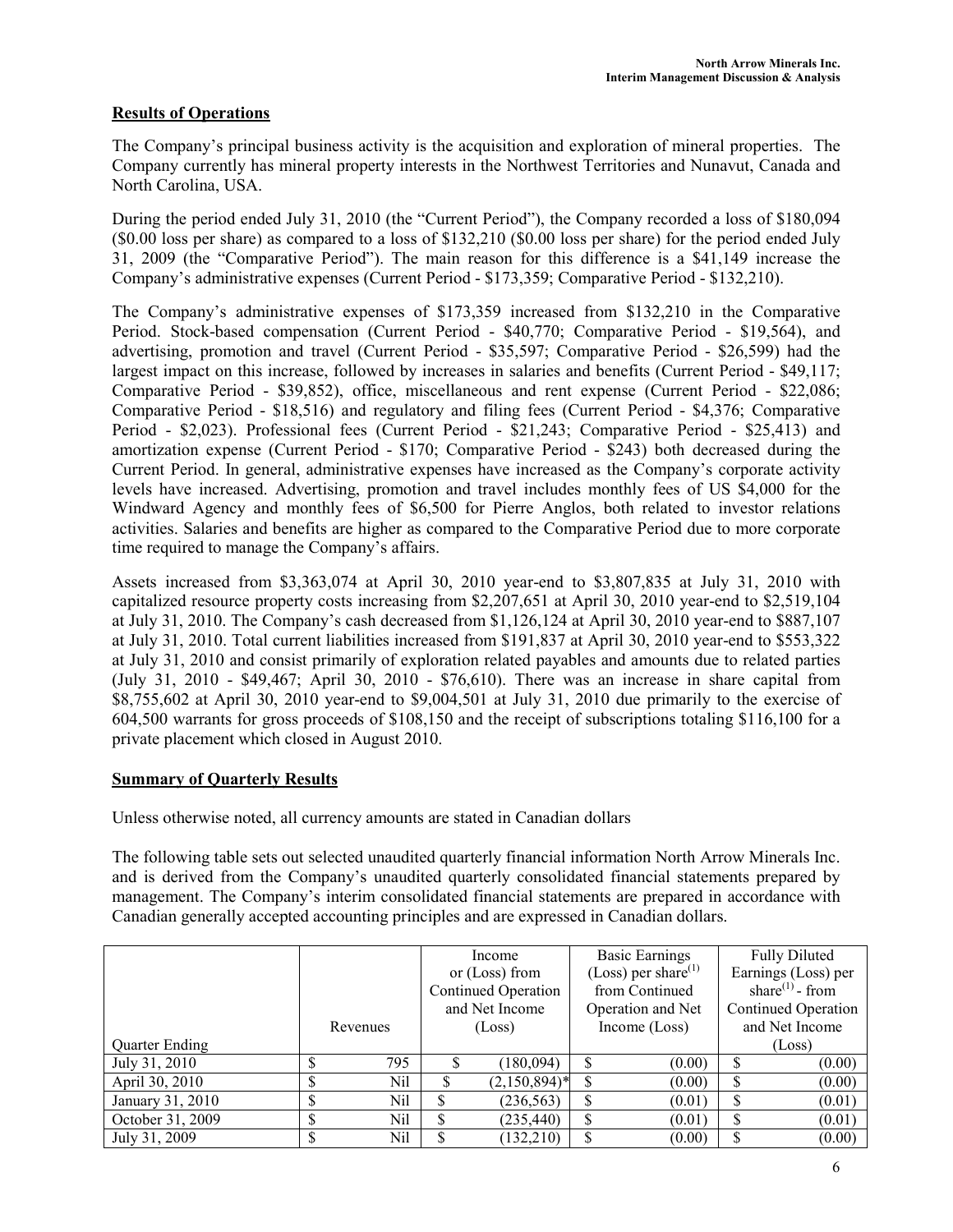| 2009<br>$\cdot$ .<br>30,<br>April     | - 12 | Nil   | 75.348*<br>ັ້                   |      | 0.00   | 0.00   |
|---------------------------------------|------|-------|---------------------------------|------|--------|--------|
| 2009<br>$\sim$ $\sim$<br>January<br>J |      | 202   | $458^\circ$<br>1,893,4<br>.1301 | - 12 | (0.09) | (0.09) |
| 2008<br>$\sim$<br>October<br>◡        |      | 2,064 | 306)<br>1,181,3                 | - 12 | (0.05) | (0.05) |

(1) Based on the treasury share method for calculating diluted earnings.

\*includes a future income tax recovery of \$147,500 (April 30, 2009 - \$476,876) due to the application of EIC-146, "Flow-through Shares", during the years ended April 30, 2010 and 2009. This is a non-cash item recorded in compliance with Canadian GAAP.

## Risks and Uncertainties

The Company's financial condition and future prospects are significantly affected by overall economic conditions. The Company has no source of operating revenue and relies on equity financings and warrant exercises to further exploration on its properties.

The Company's corporate and administrative expenses cannot be financed with "flow-through" dollars (restricted for use on "grass-roots" exploration at the Company's Canadian mineral properties) so the Company's management is making decisions with a view to preserving its "hard dollars" for as long as possible. The majority of the Company's expenses are denominated in Canadian Dollars so its exposure to foreign exchange risk is limited. In July 2009, the Company acquired a land position, prospective for lithium, in North Carolina, USA. Exploration activities in the US may increase the Company's risk of litigation and expose the Company to foreign exchange risk.

The majority of the Company's receivables consist of sales tax receivables due from the federal government. From time-to-time, the Company will have receivables from companies with which it has exploration agreements or options. The maximum amount of the Company's exposure to credit risk with respect to its receivables is the carrying value of those receivables as at the balance sheet date.

The Company's liquidity risk, the risk that the Company won't be able to meet its obligations as they come due, has been reduced because the Company successfully completed several equity financings in 2010. The Company's management actively monitors its cash-flow and is making decisions and plans for the rest of 2010 and into 2011 accordingly. Under the terms of a flow-through private placement completed in June 2009, the Company was required to spend \$500,000 on Canadian exploration expense ("CEE") on or before December 31, 2010. The Company had met this expenditure requirement as of April 30, 2010. The Company's mineral properties are all in good standing and the Company has sufficient financial resources to keep those properties in good standing into 2011. The Company regularly reviews its landholdings with a view to reducing or consolidating those landholdings to focus on specific areas of interest and exploration potential.

The Company has no long-term debt and, as of the report date, the Company has positive working capital, which will be used to continue operations and conduct exploration programs on the Company's properties over the next year. The most significant expenditures facing the Company in 2010 are those costs associated with maintaining a TSXV listing and the cost of exploring its various exploration properties; the Company has only one full-time employee. As of September 29, 2010, the Company has sufficient financial resources for its corporate and administrative expenditures for the next twelve months.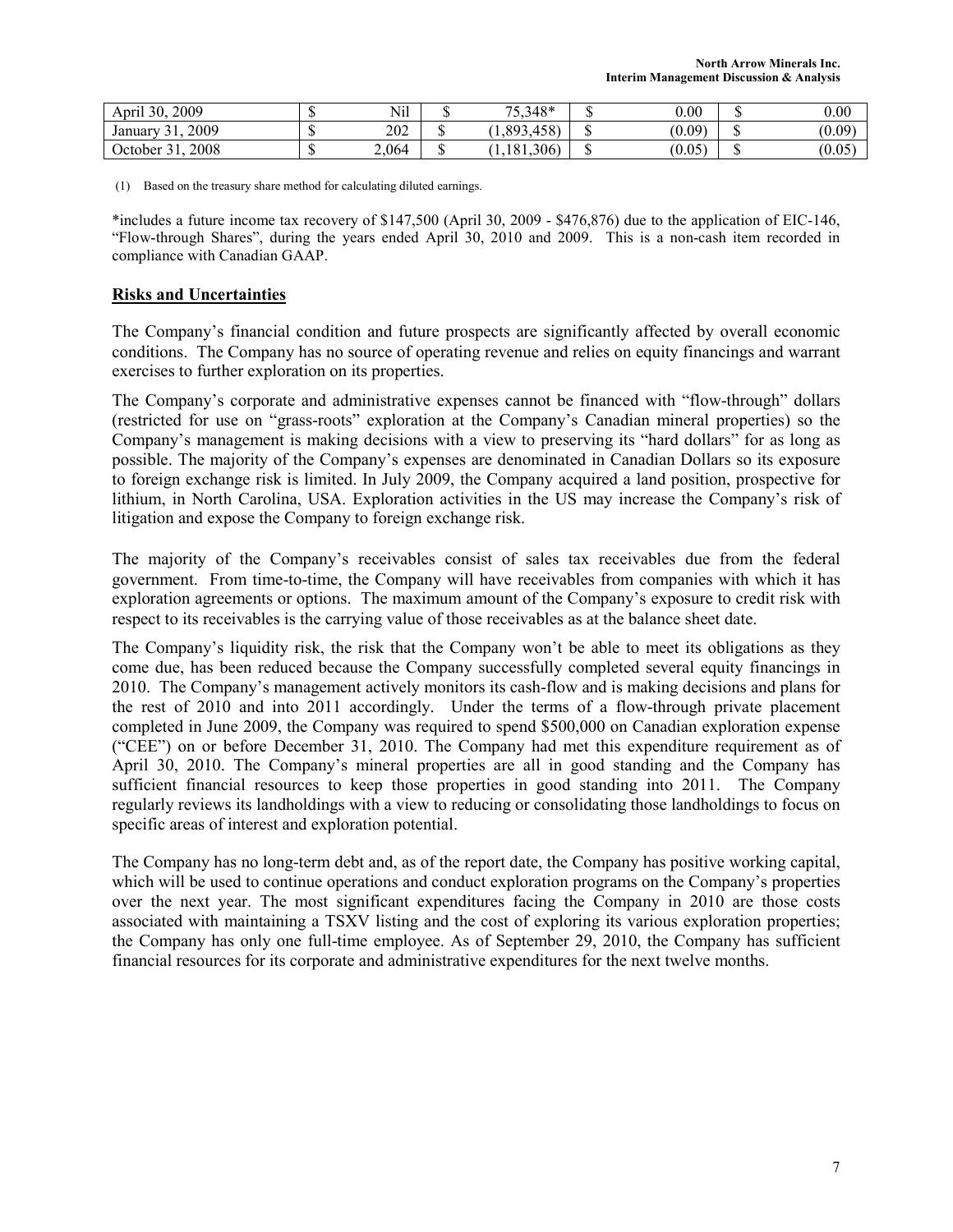# Liquidity and Capital Resources

Working capital as at July 31, 2010 was \$733,315 as compared to working capital of \$961,322 at April 30, 2010. Cash decreased by \$239,017 in the Current Period (Comparative Period – increased by \$540,045), to \$887,107 as at July 31, 2010 (Comparative Period - \$740,531). Cash flow used for operations was \$154,679 (Comparative Period - \$102,359) while cash flows from financing activities increased the Company's cash position by \$222,600 (Comparative Period - \$849,839). During the Current Period, the 604,500 common shares were issued upon exercise of warrants for gross proceeds of \$108,150 and the Company received subscription receipts of \$116,100 for a private placement which closed in August 2010. A description of the financing completed subsequent to the Current Period can be found under the heading "Financings" below.

The Company's primary investing activity is the acquisition and exploration of mineral properties. During the Current Period, the Company spent \$306,938 to acquire and explore its mineral property interests (Comparative Period - \$207,435). The majority of the Company's expenditures in the Current Period were in Canada (\$100,509) and at its lithium properties in North Carolina (\$187,009).

As at July 31, 2010, the Company had 3,317,000 outstanding stock options with exercise prices that range from \$0.19 to \$0.40 and 9,233,750 warrants with exercise prices ranging from \$0.10 to \$0.32. During the Current Period, a total of 4,659,500 warrants expired on June 1, 2010 while 604,500 warrants were exercised prior to the expiry date, which increased the Company's working capital by \$108,150.

### Financings

In August 2010, the Company completed a non-brokered private placement of 3,958,333 flow-through units (the "FT Units") at a price of \$0.18 per FT unit, for total gross proceeds of \$712,500. Each FT unit consisted of one flow-through common share of the Company and one-half of one non-flow-through common share purchase warrant. Each full warrant entitles the holder to purchase one additional common share of the Company until August 20, 2011 at a price of \$0.25 per share. As part of this private placement, the Company paid finder's fees of \$38,220.

Actual funding requirements may vary from those planned due to a number of factors, including the progress of exploration activity and the Company's ability to raise additional funds at favourable terms. Management recognizes there will be risks involved that may be beyond their control. The Company intends to continue to use various strategies to minimize its dependence on equity capital, including the securing of joint venture partners where appropriate.

The Company's ability to generate cash is very much affected by the current market conditions, its share price and third party interest in its assets. Fewer dollars are available for investment in the current equity markets. However, recent emphasis on finding "green" energy sources has generated an interest in lithium prospects and the Company is actively exploring for lithium at several of its projects. Dilution to existing shareholders from an equity financing increases as the share price decreases. The Company has no credit facilities that could be used for ongoing operations because it has no operating cash flow. The funds that the Company does have that aren't required in the short-term for exploration or overhead expenditures are invested for up to 90 days in Bankers' Acceptance or Bankers' Deposit Notes to reduce the Company's exposure to credit risk. The Company has no exposure to asset-backed commercial paper nor does the Company have any long-term debt.

The Company's most significant fixed costs relate to salary expense for its one full-time employee and the costs associated with maintaining a TSXV listing. The Company has sufficient financial resources to keep its material landholdings and the majority of its non-material landholdings in good standing into 2011. Furthermore, the Company has also incurred sufficient exploration expenditures on these properties to keep them in good standing with the respective provincial and territorial governments into 2011 as well. All flow-through funds raised in 2009 have been expended. The Company's management actively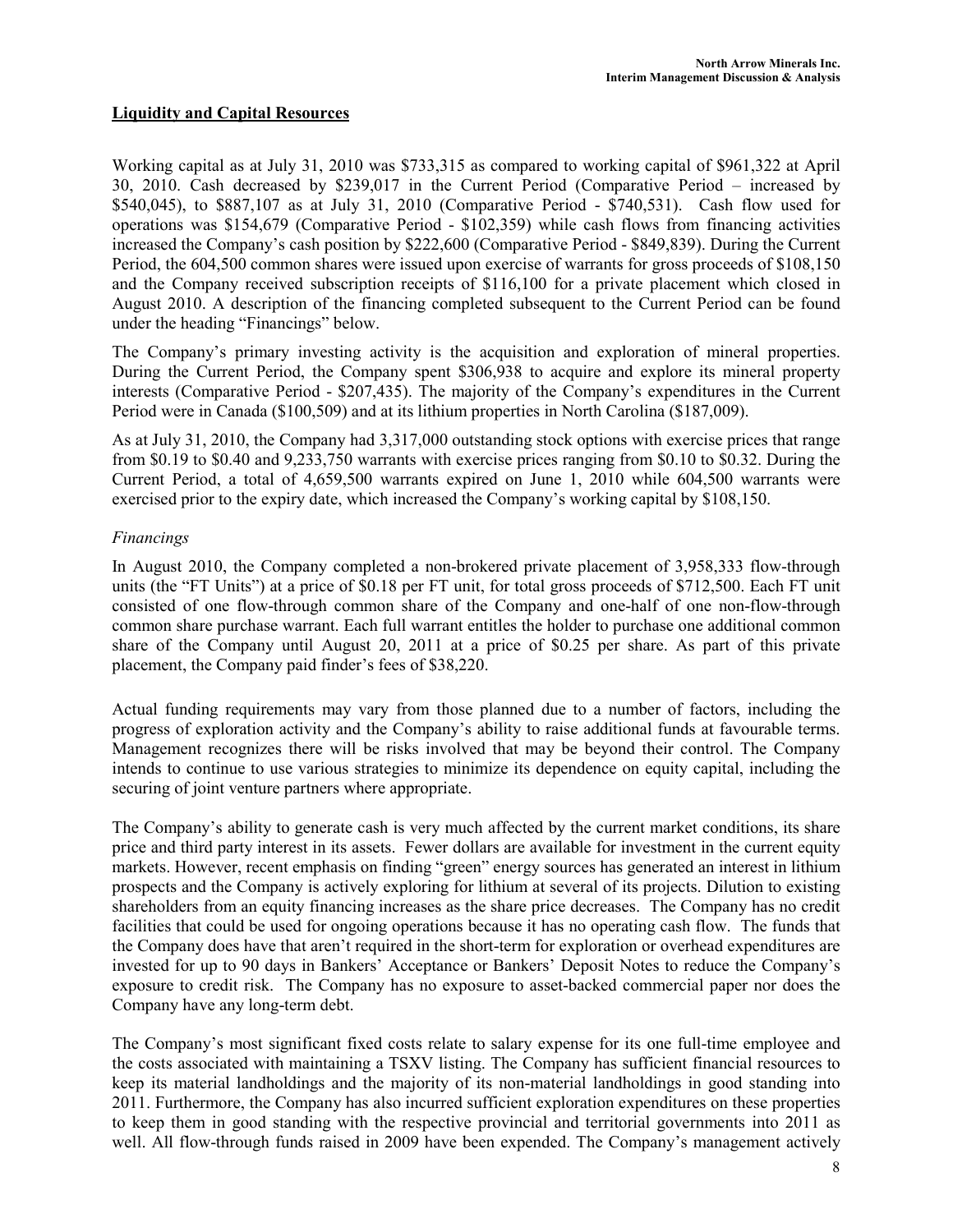manages its landholdings in an effort to keep those landholdings with the greatest exploration potential in good standing for as long as possible. The Company's management regularly reviews its cash position against future plans and makes decisions regarding these plans accordingly.

The Company expects that additional financings will be required to continue to further exploration efforts at its various exploration properties and to maintain its listing on the TSXV. In the interim, the Company is seeking to maximize the results received from its exploration efforts, to minimize variable expenses to the extent possible and to seek joint venture partners to continue to further exploration of its mineral properties.

## Outstanding Share Data

The Company's authorized capital is unlimited common shares without par value. As at September 29, 2010, there were 48,658,378 common shares issued and outstanding. As at September 29, 2010 the Company had the following options and warrants outstanding:

|          | Number of     | Exercise   |                    |  |
|----------|---------------|------------|--------------------|--|
|          | <b>Shares</b> | Price      | <b>Expiry Date</b> |  |
| Options  | 78,000        | \$<br>0.25 | March 16, 2011     |  |
|          | 54,000        | \$<br>0.25 | September 15, 2011 |  |
|          | 148,000       | \$<br>0.25 | March 29, 2012     |  |
|          | 1,125,000     | \$<br>0.40 | August 7, 2012     |  |
|          | 1,410,000     | \$<br>0.20 | June 4, 2014       |  |
|          | 200,000       | \$<br>0.30 | September 2, 2014  |  |
|          | 150,000       | \$<br>0.19 | March 26, 2015     |  |
|          | 150,000       | \$<br>0.25 | March 26, 2015     |  |
|          | 3,315,000     |            |                    |  |
| Warrants | 1,045,750     | \$<br>0.32 | February 21, 2011  |  |
|          | 4,000,000     | \$<br>0.10 | February 26, 2011  |  |
|          | 57,500        | \$<br>0.32 | February 26, 2011  |  |
|          | 1,390,000     | \$<br>0.30 | March 26, 2011     |  |
|          | 2,740,500     | \$<br>0.30 | April 20, 2011     |  |
|          | 9,233,750     |            |                    |  |

# Transactions with Related Parties

Related party transactions disclosed in Note 7 of the interim consolidated financial statements for the period ended July 31, 2010 are as follows:

- a) During the period ended July 31, 2010, the Company paid or accrued \$36,568 (July 31, 2009 \$36,134) for shared technical services and rent to Strongbow. As at July 31, 2010, Strongbow owned approximately 10.79% (April 30, 2010 – 10.94%) of the Company's issued and outstanding shares.
- b) During the period ended July 31, 2010, the Company paid or accrued \$8,268 (July 31, 2009 \$6,140) for administrative and accounting services to Stornoway.

|                                                             | July 31, 2010 | April 30, 2010 |
|-------------------------------------------------------------|---------------|----------------|
| Strongbow, a company with two common directors and a common |               |                |
| officer                                                     | 28,675        | 28,364         |
| Stornoway, a company with a common officer                  | 7.170         | 7.301          |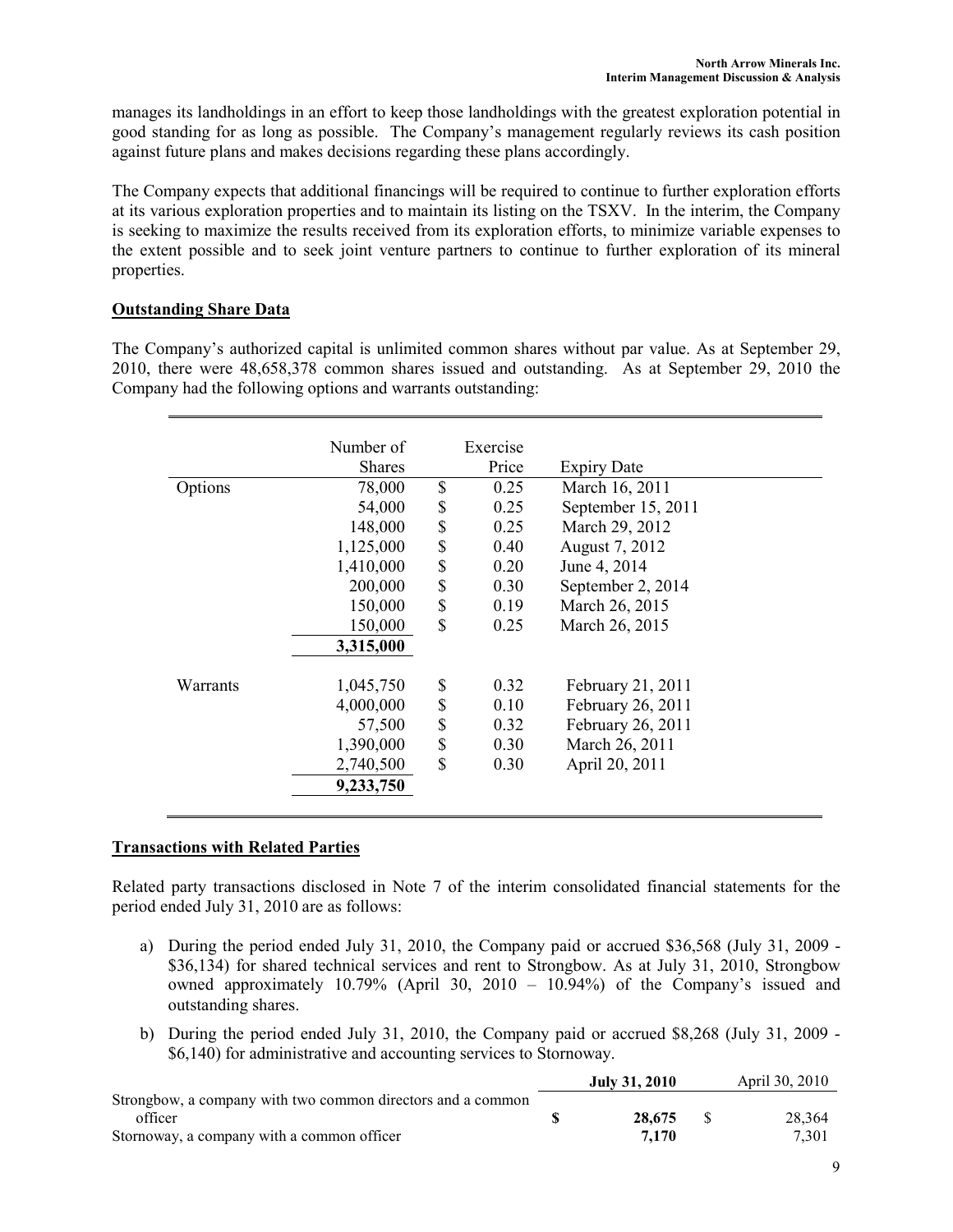|        | <b>North Arrow Minerals Inc.</b>                    |
|--------|-----------------------------------------------------|
| 13.622 | 40.945                                              |
| 49.467 | 76.610                                              |
|        | <b>Interim Management Discussion &amp; Analysis</b> |

## Critical Accounting Estimates

The preparation of the Company's consolidated financial statements requires management to make estimates and assumptions. These estimates and assumptions affect the reported amounts of assets and liabilities, the disclosure of contingent assets and liabilities as well as the reported expenses during the reporting period. Such estimates and assumptions affect the determination of the potential impairment of long-lived assets, estimated costs associated with reclamation of exploration properties and the determination of stock-based compensation and future income taxes. Management re-evaluates its estimates and assumptions on an ongoing basis; however, due to the nature of estimates, actual amounts could differ from its estimates. The most critical accounting policies upon which the Company depends are those requiring estimates of impairment, assumptions about fair value and future income taxes.

### Impairment of long-lived assets

The Company uses the guidance set out in AcG-11 as the basis for determining whether its mineral properties should be written off. Paragraph 16 AcG-11 sets out factors that may indicate the need for a write-down:

- a) unfavourable changes in the property or project economics;
- b) an inability to access the site;
- c) environmental restrictions on development;
- d) an inability to create an efficient distribution mechanism; and
- e) political instability of the region in which the property is located.

Paragraph 18 AcG-11 states: "In addition to the above general presumption, there should be a presumption of impairment in the carrying amount of property, plant and equipment and intangible assets of enterprises in the development stage engaged in extractive operations when any of the following conditions exist:

- a) the enterprise's work program on a property has significantly changed so that previously identified resource targets or work programs are no longer being pursued;
- b) exploration results are not promising and no more work is being planned for the foreseeable future; or
- c) remaining lease terms are insufficient to conduct necessary studies or exploration work.

Using these conditions as a guideline for estimating whether an impairment exists on its mineral properties and based on the Company's plan to further evaluate and advance these properties by analyzing results received to-date, management has determined that as of July 31, 2010 capitalized exploration and acquisition costs of \$5,561, which relate to various non-material properties in NWT and Nunavut, should be written off because no exploration programs of significant are planned for the foreseeable future.

### Stock-based compensation

The Company's current market price and the volatility of the Company's market price will affect the estimates made for stock-based compensation. The volatility of the Company's stock price and the stock price at the grant date have the most significant impact on the estimate of fair value of stock-based compensation.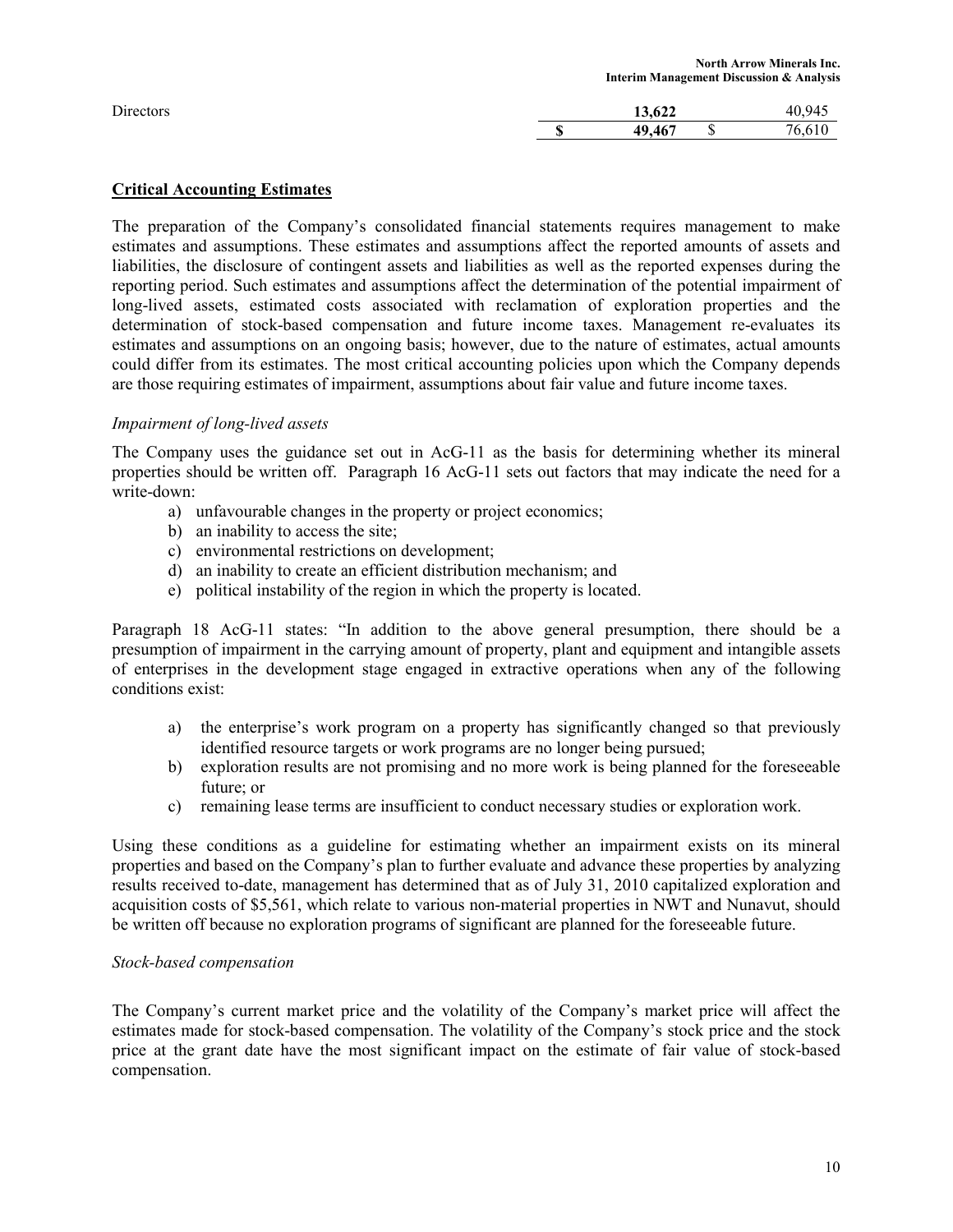## Recent Accounting Pronouncements

#### Business combinations

In January 2009, the CICA issued the new handbook Section 1582 - Business Combinations ("Section 1582"), 1601 – Consolidated Financial Statements ("Section 1601") and 1602 – Non-controlling Interests ("Section 1602") which replaces CICA Handbook Section 1581 – Business Combinations and 1600 – Consolidated Financial Statements. Section 1582 establishes standards for the accounting for business combinations that is equivalent to the business combination accounting standard under International Financial Reporting Standards ("IFRS"). Section 1582 is applicable for the Company's business combinations with acquisition dates on or after February 1, 2011. Early adoption of this Section is permitted. Section 1601 together with Section 1602 establishes standards for the preparation of consolidated financial statements. Section 1601 is applicable for the Company's interim and annual consolidated financial statements for its fiscal year beginning February 1, 2011. Early adoption of this Section is permitted. If the Company chooses to early adopt any one of these Sections, the other two sections must also be adopted at the same time.

#### International financial reporting standards

The Canadian Accounting Standards Board recently confirmed that IFRS will replace Canadian standards and interpretations on January 1, 2011. The process of changing from current Canadian GAAP to IFRS will be a significant undertaking that may materially affect reported financial position and results of operations, and also affect certain business functions. The Company will be required to prepare fully IFRS compliant financial statements for the year ended April 30, 2012, with the first interim financial statements prepared under IFRS for the three-month period ended July 31, 2011.

The Company's conversion plan consists of four phases: scoping and planning, detailed assessment, implementation and post implementation. The Company has completed the scoping and planning stage and is now in the detailed assessment stage. The Company has not commenced the implementation and the post implementation stages. While the Company has begun the detailed assessment process, the financial reporting impact of the transition to IFRS cannot be reasonably estimated at this time. IFRS education and reports to the Audit Committee commenced in calendar 2009 and continues to be ongoing.

| Standard                                                                     | Description                                                                                                                                                                                                                                                                                                            |
|------------------------------------------------------------------------------|------------------------------------------------------------------------------------------------------------------------------------------------------------------------------------------------------------------------------------------------------------------------------------------------------------------------|
| Share based                                                                  | The Company will need to apply the graded vesting method for all stock option                                                                                                                                                                                                                                          |
| payments<br>(IFRS 2)                                                         | grants. This is not expected to have a material change upon transition to IFRS.                                                                                                                                                                                                                                        |
| <b>Exploration</b> for<br>and evaluation of<br>mineral resources<br>(IFRS 6) | The Company currently capitalizes all acquisition, exploration and evaluation<br>costs as assets therefore, there will be no change upon transition to IFRS.                                                                                                                                                           |
| Property, plant<br>and equipment<br>(IAS 16)                                 | The Company will continue to record its property, plant and equipment assets at<br>cost, less accumulated amortization assets therefore, there will be no change upon<br>transition to IFRS.                                                                                                                           |
| Asset impairment<br>(IAS 36)                                                 | The Company's exploration assets are the Company's most significant long-lived<br>asset and must be reviewed for impairment when circumstances suggest that their<br>carrying values may be impaired. The adoption of this standard is not expected to<br>have a material change on the Company's financial reporting. |
| Income taxes<br>(IAS 12)                                                     | Management is currently evaluating how the adoption of this standard will impact<br>the Company.                                                                                                                                                                                                                       |

### Expected Areas of Significance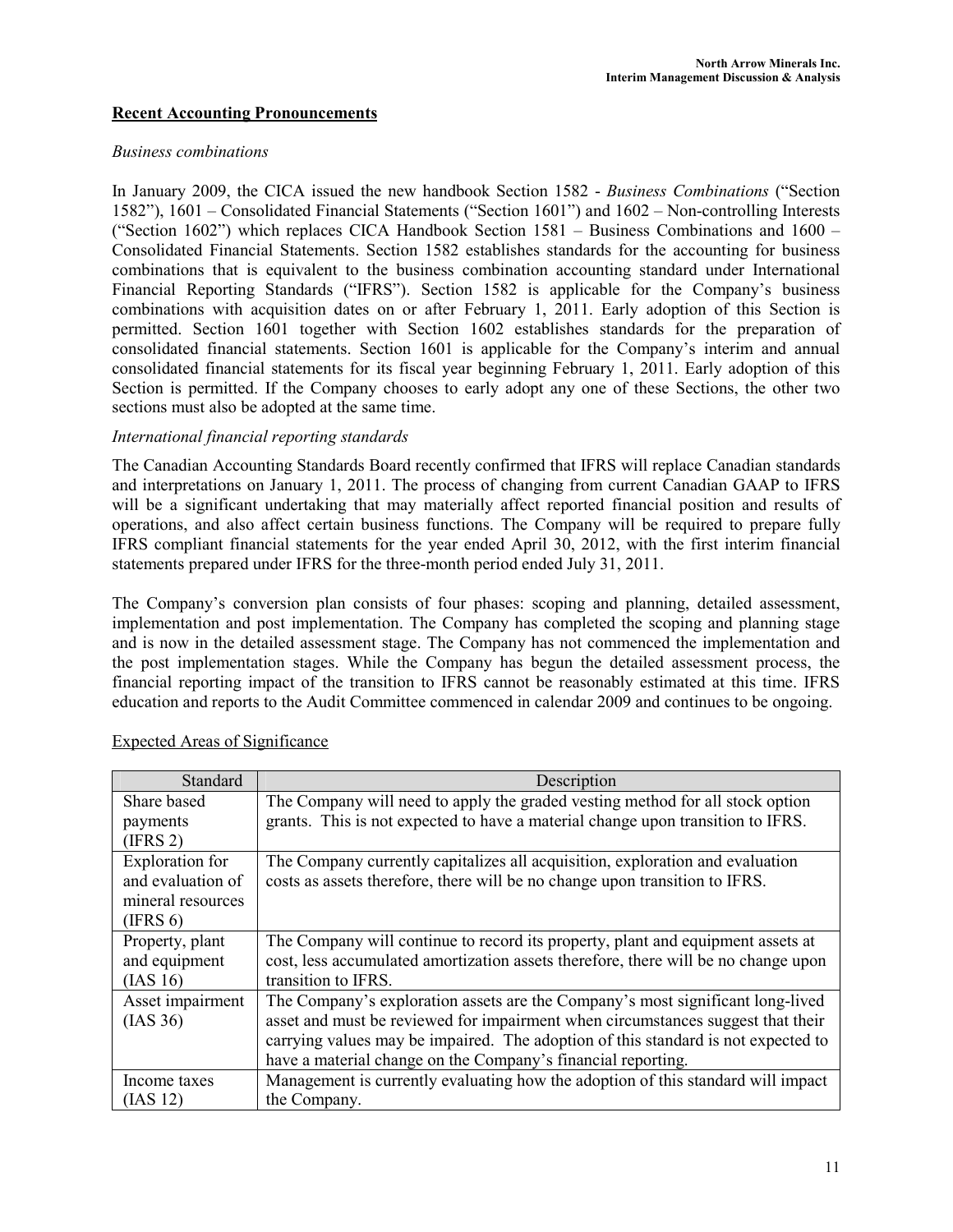As the detailed assessment phase is currently ongoing, the summaries above should not be considered as a complete list of the standards or changes that will result from The Company's transition to IFRS. These summaries are intended to highlight the areas identified to-date by management where the conversion to IRFS is expected to have the most significant impact. It should be noted that management's assessment of the impact of certain differences between Canadian GAAP and IFRS is still in progress and there are a number of decisions remaining where choices of accounting policies are available. Quantification of the impact of transitioning to IFRS will form part of the detailed assessment phase, which is currently ongoing.

# Next Steps

The detailed assessment phase is currently underway and requires management to undertake an in-depth technical analysis to develop an understanding of the potential impacts and to quantify those impacts resulting from the adoption of IFRS; to make recommendations for accounting policy choices and to then draft accounting policies under IFRS. In addition, this phase will result in the identification of additional resource and training requirements and the processes for preparing financial statements, establishing IT system requirements and preparing detailed transition plans. The Company is currently working on this phase and management expects that a detailed technical analysis should be finished before the end of calendar 2010.

During the implementation phase, IFRS compliant financial statements and notes will be drafted and an opening balance sheet as at May 1, 2010 will be prepared. In addition, management will continue its review and assessment of the impact of transition on the Company's existing internal controls over financial reporting, its disclosure controls and its information technology and data systems. The last phase of post-implementation will involve monitoring of changes in IFRS and assessing the impact of those changes on the Company's reporting. While the Company has begun the detailed assessment process, the financial reporting impact of the transition to IFRS remains to be quantified. IFRS education and reports to the Audit Committee commenced in 2009 and continue to be ongoing.

# Off-Balance Sheet Arrangements

Not applicable.

# Financial Instruments

The Company's financial instruments consist of cash and equivalents, receivables, accounts payable and accrued liabilities and amounts due to related parties. The carrying value of receivables, accounts payable and accrued liabilities and amounts due to related parties approximates their fair values due to their immediate or short-term maturity. Cash and equivalents is measured at fair value using a level 1 fair value measurement.

The Company is exposed to a variety of financial risks by virtue of its activities, including credit risk, interest rate risk, liquidity risk, equity risk and foreign currency risk. An analysis of the impact of these specific risks can be found in Note 3 to the interim consolidated financial statements as at July 31, 2010. The Company presently has some exposure to foreign currency risk with its acquisition of mineral properties in the United States however, the majority of its assets and liabilities are denominated in Canadian dollars. The Company does not presently invest in foreign currency contracts to mitigate this risk. It is management's opinion that the Company is not exposed to significant foreign currency, interest rate and credit risk arising from these financial instruments. The Company's objective with respect to risk management is to minimize potential adverse effects on the Company's financial performance. The Board of Directors provides direction and guidance to management with respect to risk management. Management is responsible for establishing controls and procedures to ensure that financial risks are mitigated to acceptable levels.